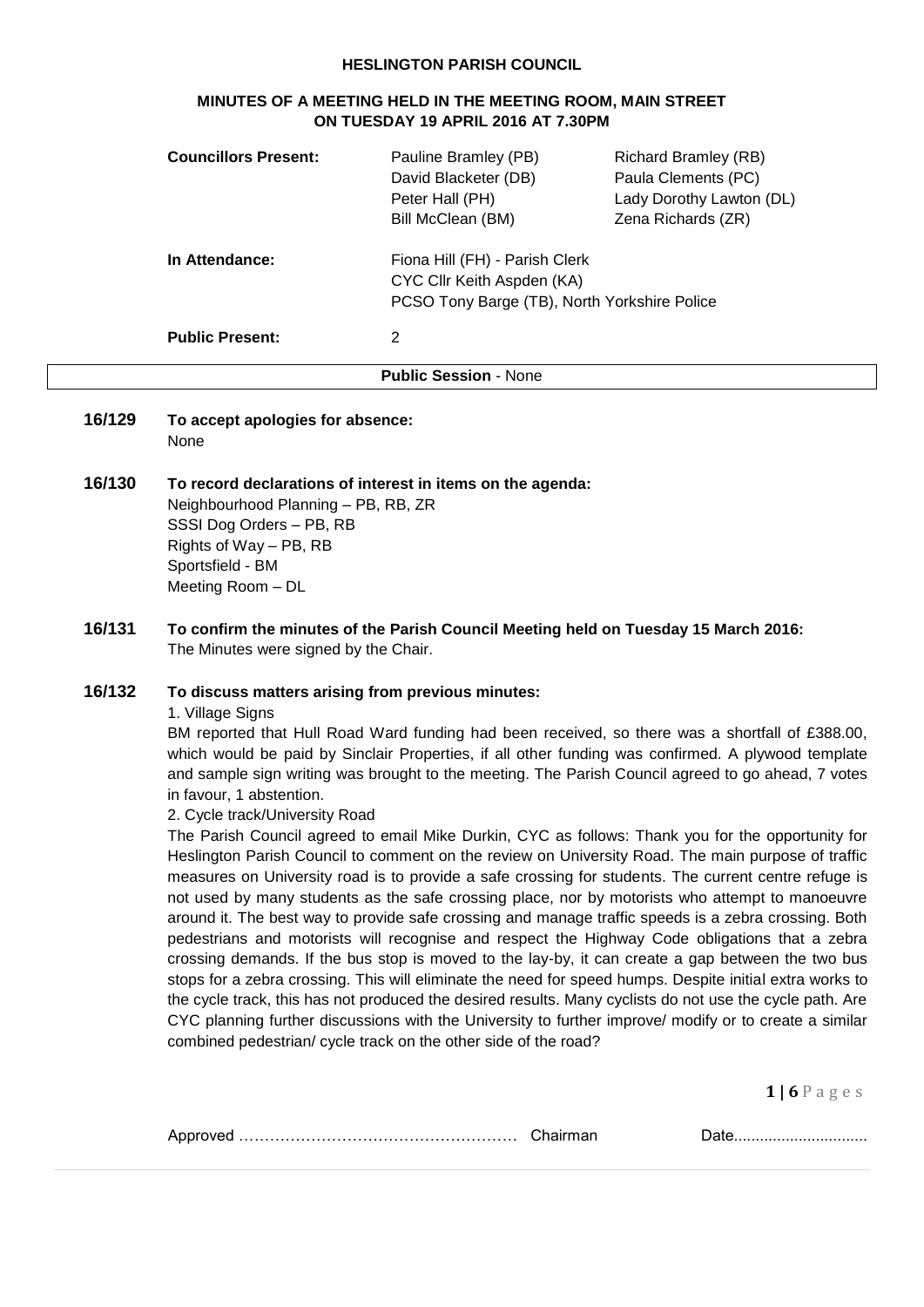The University has "aspirations" for further development in the area which can only increase pedestrian/cyclist movement on University Road.

3. City of York Local Plan

This was still with the Working party and it was hoped the next consultation would be in early June 2016

4. Neighbourhood Plan (NP)

This was discussed at length. It was agreed that the Parish Council would re-register an interest to apply for funding. This would allow for professional help to be sought;

General advice and support on neighbourhood plan process

Advice and support on neighbourhood planning process, including the identification and justification of the neighbourhood area.

Total 8 DAYS

8 days @ £500 = £4,000 + VAT

Expenses will comprise reasonable costs based on production of receipts.

5. Article 4 (2) Direction

Nick Allen had a meeting with CYC tomorrow

6. CYC Community Governance Review

NTR - FH was asked to write to Andrew Flecknor for an update in July

7. Parish Council Vacancy – Resignation of Mr M Dean

The letter of resignation had been received by email and PB had thanked him on behalf of the Parish Council. FH had prepared a vacancy notice, which DB would display on the notice board and FH would forward a copy to CYC.

## **16/133 To Discuss, if necessary, long-standing matters:**

1. Appearance of village

The Parish Council agreed that the grass, including daffodils should be cut at the end of May. The Parish Council agreed that the West Side of Main Street would b sprayed. DB had obtained a quote of £165.00 plus VAT to treat an area of 700 sqm from beyond the telephone box to beyond Sinclairs. This would take place after the daffodils were cut, early in the morning subject to the weather.

DB reported that the Des bench had taken longer to dry out than anticipated, but should be in situ by the next meeting. The "Coronation" bench, which was the most fragile, would be done last. Litter/Dog Bin

KA offered a bin, which would be emptied by CYC via the Ward Funding programme. It was agreed that it would be site near the barrier at The Outgang, after removing the litter/dog bins. The best place was agreed as on the left hand side of the small gate by the pavilion.

KA would arrange for the litter bin outside Browns to be re-levelled.

1.2 The Lodge Residential Home – Parking/Obstruction

The Parish Council discussed this matter at length and agreed to respond to the resident as follows:

*The Parish Council remain reluctant to the installation of bollards fearing that the problem will just be moved along. We have no wish to see bollards all along the length of Main St West.*

*However we were very interested in your proposed alternative proposals and have asked Keith to ask the Council about the removal /repositioning of the chicane with a view to allowing a possible 10 minute parking space to necessitate deliveries.*

*We have again asked CYC to reconsider the 12 hr parking bay. That particular parking bay is occupied full time as free and permanent University parking. After 7.30am it is full and not available to residents until evening.*

*I know that is the answer you would have liked but we will continue to try to find the way forward that is agreeable to all.*

Proposed: RB, Seconded: BM, 5 votes in favour, 2 votes against, 1 abstention KA would ask CYC about the ten parking bays opposite Holme Farm.

|--|--|--|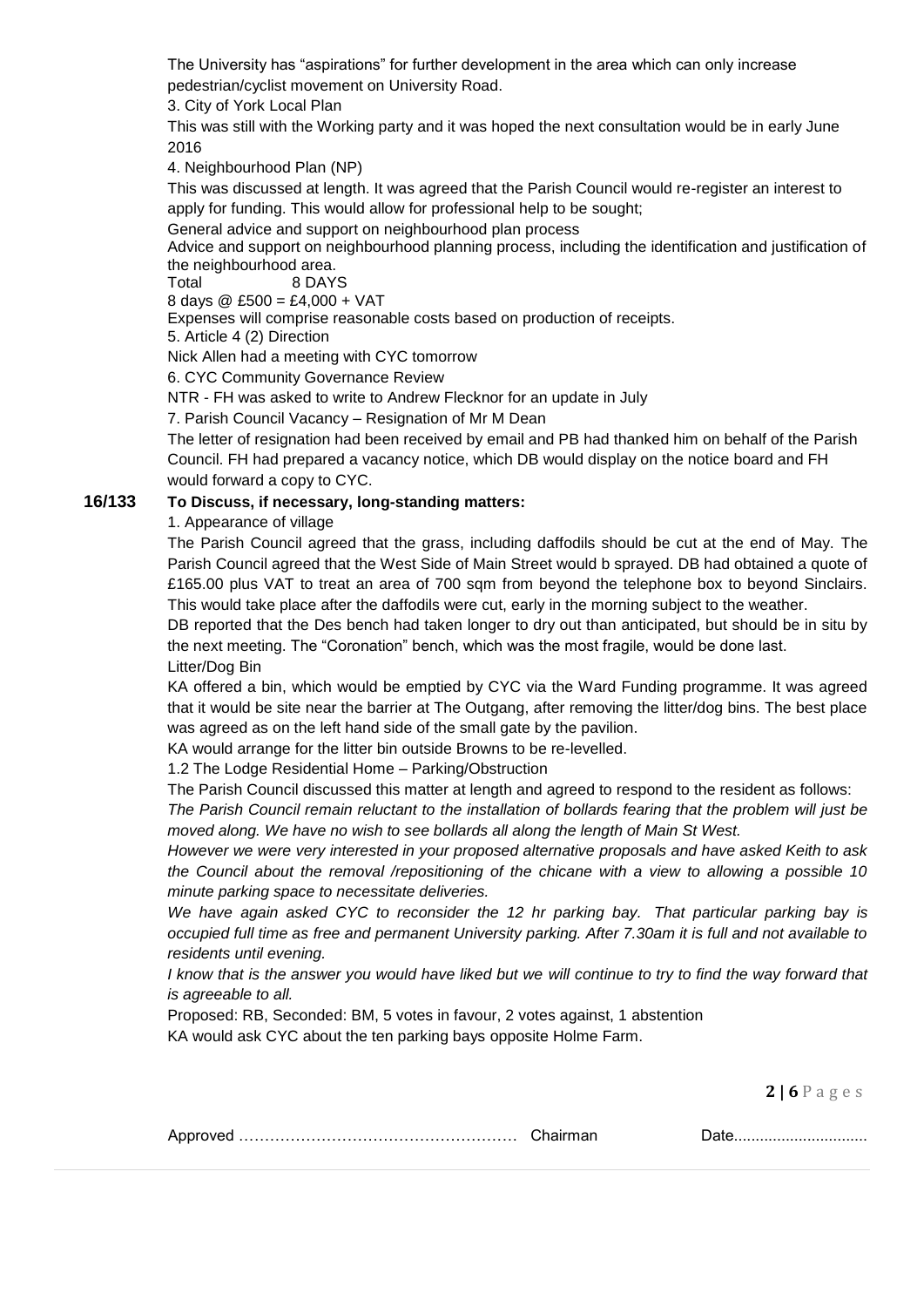2. Rights of way NTR 3. SSSI - Dog Orders PB reported that the signs were now on the Tilmire 4. Highway Matters KA was asked to report the bad state of the road - along Langwith Stray, around the gyratory and Holmefield Lane/footpath Eden Court 5. Major Events - Yorkshire Marathon/Tour de Yorkshire NTR 6. University of York FH was asked to request a hard copy of the questionnaire discussed at the last meeting. FH was asked to contact the university about the continued noise/litter along Boss Lane/Holmefield. 7. HMOs The Parish Council unanimously agreed to support the Osbaldwick resolution. Controlling of Houses in Multiple Occupation Supplementary Planning Document. This Osbaldwick Parish Council call upon the City of York Council to review, as a matter of considerable urgency, the current percentage levels applying within their Supplementary Planning Document aimed at controlling concentrations of HMO's at both neighbourhood and street level, with a view to drastically reducing them. After almost four years practical experience of the current policy' s application here on the ground, it is clear beyond question t that it is contributing in no small way to the social and physical breakdown of many long established communities right across the east of our City, affecting Badger Hill, Osbaldwick, Fulford, Hull Road, Heslington, Tang Hall and beyond: reaches a point of no return and those council taxpaying residents affected have their daily lives disrupted permanently. 8. Elvington NTR 9. Communication - Website/Newsletter/Broadband/Notice board BM would produce the next edition of the newsletter in May

# **16/134 To receive any matters raised by members of public:**

There were concerns about the work ongoing at the Charles XII Public House

# **16/135 To report and make relevant recommendations on new planning applications:**

Letter A:We support the application Letter B:We have no objections Letter C:We do not object but wish to make comments or seek safeguards as set out overleaf Letter D:We object on the planning grounds set out overleaf

The Parish Council discussed these planning applications and FH was asked to respond as follows:

#### 1. 15/02898/FUL Barn Owl Manor

I write to confirm that the Parish Council discussed this application at the meeting on Tuesday 19 April 2016 and have No Objections.

|--|--|--|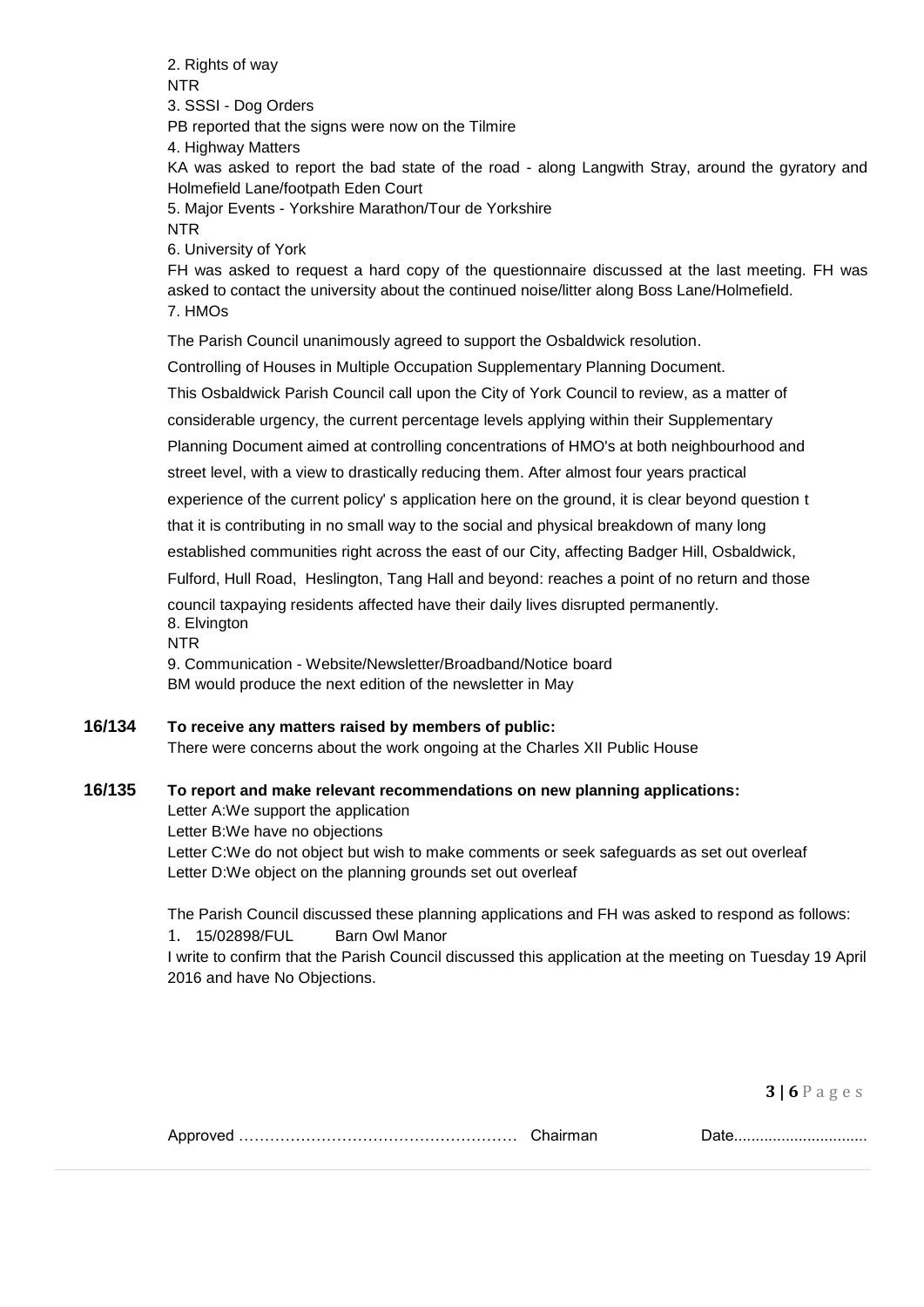## 2. 15/02532/FUL 24 Main Street

I confirm that the Parish Council discussed these applications at the meeting on Tuesday 19 April 2016 and they have No Objections, but ask that you ensure the privacy of the neighbours is protected.

### 3. 15/02533/LBC 24 Main Street

I confirm that the Parish Council discussed these applications at the meeting on Tuesday 19 April 2016 and they have No Objections, but ask that you ensure the privacy of the neighbours is protected.

### 16/00681/FUL Natwest, 14 Main Street

The Parish Council discussed this application at the meeting on Tuesday 19 April 2016. The ATM should have the hours of operation restricted, as per the restriction on the original application. The ATM should be on the Mute setting and must not add to light pollution.

In addition FH was asked to respond to the planning application 16/00628/ADV - Charles Xll, Main Street as follows:

There are two aspects to this application: floodlighting, and signage. Both should be seen in the context of the building, its setting in the conservation area and the Planning Guidance policies set out in the Heslington Village Design Statement.

It states:

Lighting: Para 11.2.1:

- Lighting should respect the rural area and particularly the Conservation Area.
- 2 Obtrusive and excessive security lighting should be controlled. [In this context, for security read self-advertising].

Signage: Para 11.1.1

1 Any advertising or signage should respect the context of the Village. It should be low key [colour, size and lighting] and in keeping with a rural Conservation Area.

#### Lighting.

The pub has just been re-painted a very bright white, and the application is asking for 3 No floodlights on the front elevation, and 2 No on the side [north elevation]. This has the effect of creating at night a highly illuminated white building, different from any other in the conservation area and making a stark visual intrusion into the rest of night time Main Street. This is dark at night and lit by only a few street lights emitting a subdued soft white light, a quality much valued by local residents, as expressed in the VDS.

#### Signage.

The North West corner of the building is the most prominent when approached from the north, as most people will do. The signs applied for, and already erected, are all on the two walls forming this corner. These, together with the small 'Disabled' sign, the large wall mounted 'ash tray', the A frame 'sandwich board' and the large plasticised advert on the railings, create an unacceptable visual mess unbefitting both the building and the Conservation Area.

The new brass lamp over the front entrance is out of keeping with the surrounding area.

|--|--|--|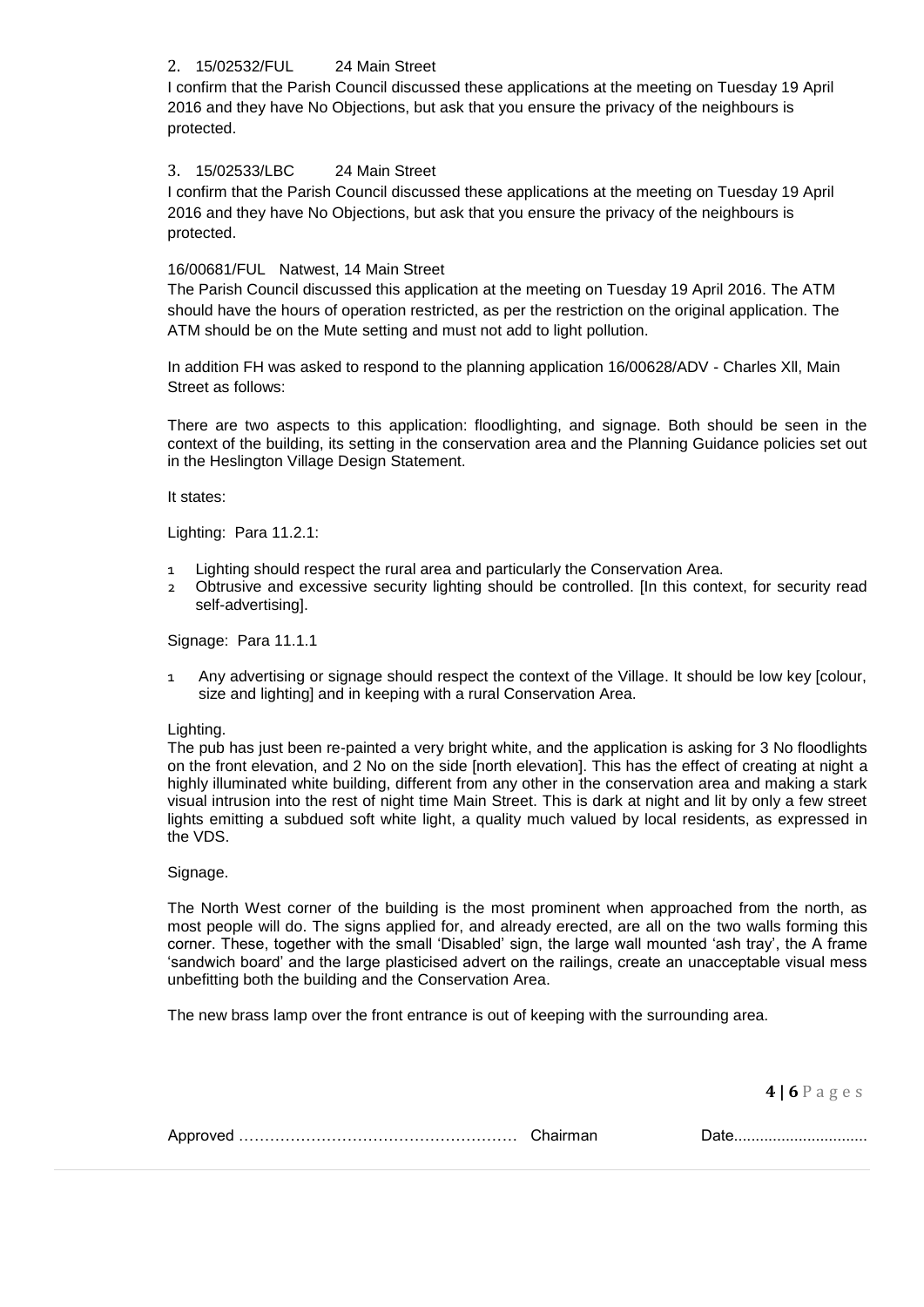The Parish Council therefore urges City of York Council to reject the lighting and signage proposals because of the adverse impact they have on Main Street, neither of which can be said to enhance or protect the conservation area.

**16/136 To report planning decisions by City of York Council:** None

## **16/137 To receive reports from representatives of following outside bodies:**

1. Ward Councillors - Written report from Cllr Aspden

NTR

2. North Yorkshire Police

Report cover period 9th March – 12th April 2016

Anti Social Behaviour - 2 x reports in relation to "The Outgang" one involving a Off Road Motorbike and the other in relation to broken glass on the playing field.

Suspicious Circumstances - 4 x Reports however everything was in order.

Concern for Safety - 1 x report: Officers attend and all in order

Crimes - 1 x Crime "Sexual" report received that at approx. 16:50hrs on the 29th March a male was seen parked in a black Ford car on Main street, he was said to be exposed from the waist down and committing a sexual activity, enquiries and patrols are on-going. No other reports.

Road Related 2 x minor incidents

University Crimes 3 x Crime "Thefts", 1 x Crime "Violence", 1 x Crime "Burglary", 1 x Crime "Stolen Motor Vehicle"

Photo evidence had been requested regarding the traffic speed van, as NYP did not believe it was ever inappropriately parked.

3. Heslington East Community Forum

NTR

4. Good Neighbours Forum

PB had emailed to advise some details were incorrect in the draft minutes of the meeting dated 01Feb16, but had not yet received an updated draft.

5. Ouse and Derwent Drainage Board

NTR

6. Sports Field

BM reported that the zip-wire had been ordered, which would complete the works and everyone will be welcome to an open day. AGM to be held on 05 May16

7. York Environment Forum

DL reported that there was a meeting last week and a flood enquiry panel had been identified.

8. Alms Houses

NTR

9. The Meeting Room

DL reported that a number of minor works had been completed. New door would be installed on 28 April 2016 and painted the next day. DB reported that the new lengthsmans barrow had arrived and was now securely locked to rear wall.

10. Fulford & Heslington Ward Team Meeting

Meeting dates had been emailed. KA suggested defibrillators and emergency plans may be something to look at in future.

# **16/138 To receive any new correspondence received by the council:**

None

|--|--|--|